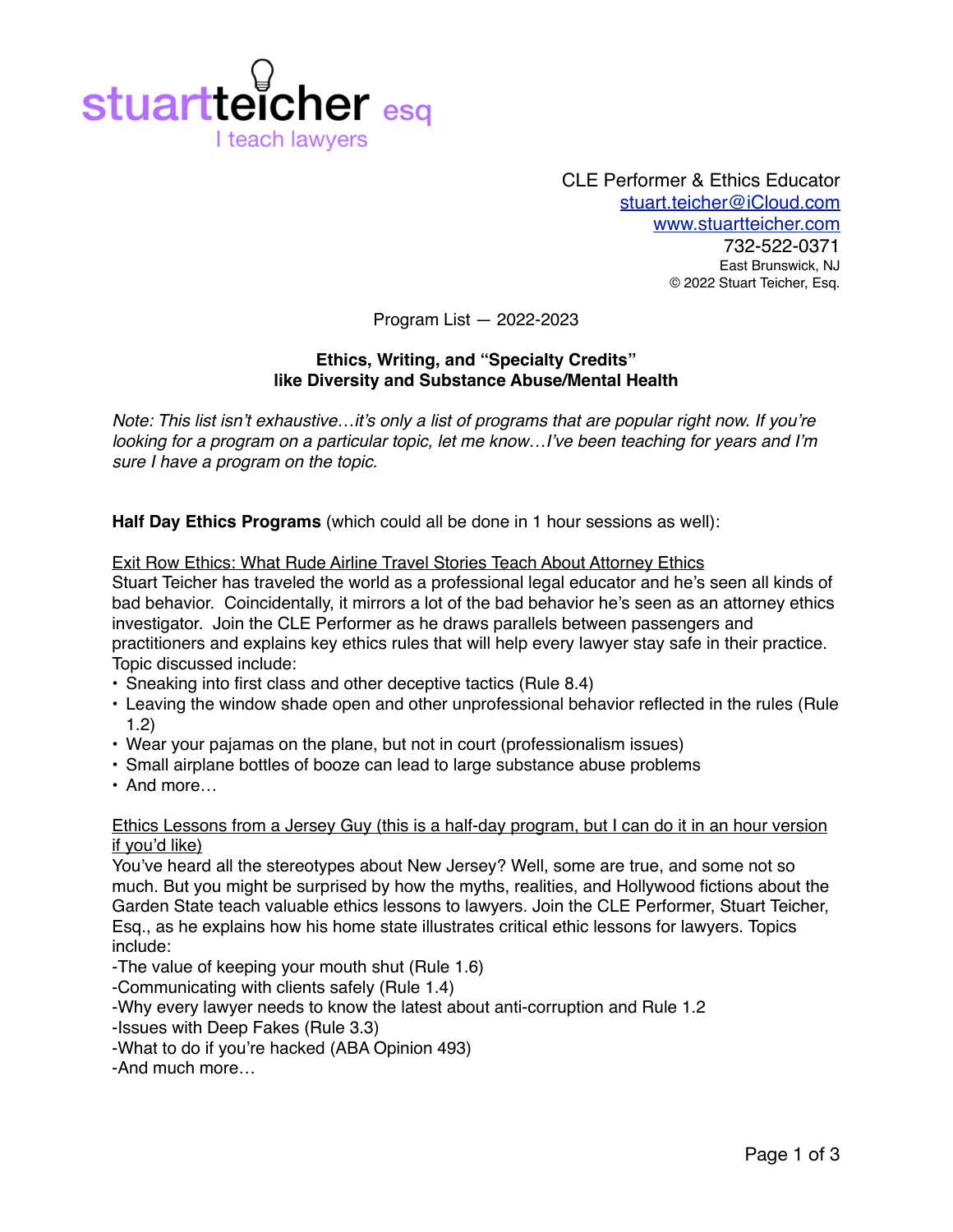# The world has changed. Let's sort it out

The upheaval we experienced recently has had profound impacts on the practice. Whether it's COVID, working from home, or everything else, there are both practical and ethics implications for lawyers. Join the CLE Performer as he explores the danger zones, and presents it with his unusual "New Jersey Flair." Topics include:

- Changing tech and competence Rules 1.1
- The challenges of remote supervision Rules 5.1 and 5.3
- Protesting and the ethics rules Rule 8.4(b)
- Ways the Millennials are changing the practice Rule 2.1
- The mental health issues caused by the new remote existence in the practice

### **One hour ethics programs:**

### The Bad Lawyers of Hollywood: An Ethics Program

Whether it's fictional lawyers in film, or real lawyers who represent celebrities, a ton of these characters have committed ethical violations. Join the CLE Performer Stuart Teicher as he explores the misdeeds of the real and fake lawyers of Hollywood (Rules 1.5, 8.4 and 3.5 addressed)

### The Ethical Dangers of 'Getting Into Bed' with Your Clients

Getting a gift from a client? Going into business with a client? Having a relationship with a client? It's all covered by Rule 1.8. Join the CLE performer as he explains how issues of loyalty and confidentiality could arise between lawyer and client.

### Cash, Coin, Cheddar, Dough: Ethical issues with money and billing.

Lawyers make all kinds of mistakes when billing and dealing with client funds. Sometimes they are accidentally, other times more nefarious. Join the CLE Performer, Stuart Teicher, Esq., as he explores these concerns. Rules 1.5, 8.4, and 1.15 will be discussed.

### Infamous People that Shaped the Corporate Law Ethics Rules

The ethics code directly affects many areas of corporate law. It touches on everything from internal investigations, confidentiality, cybersecurity, wondering 'who is the client', and supervision. Many lawyers are not aware that these ethics rules originate from, and are illustrated by, the actions of some infamous people, including Bernie Madoff, Charlie Sheen, and Enron leadership, to name a few. Come join Start Teicher, Esq, as he discusses privilege, the "two hats" issue, and some quirks posed by a post-COVID world.

## **Mental Health:**

### What my Facebook Posts Teach about Lawyer Mental Health (1 hour)

Stuart Teicher, Esq., posts some funny stuff while on the road as a CLE teacher. Like most of society he documents his life on FaceBook. But the difference is that most of his posts actually teach some important mental health lessons for lawyers. Join him as he discusses how lawyers are affected by anxiety, compassion fatigue, over-functioning, and more.